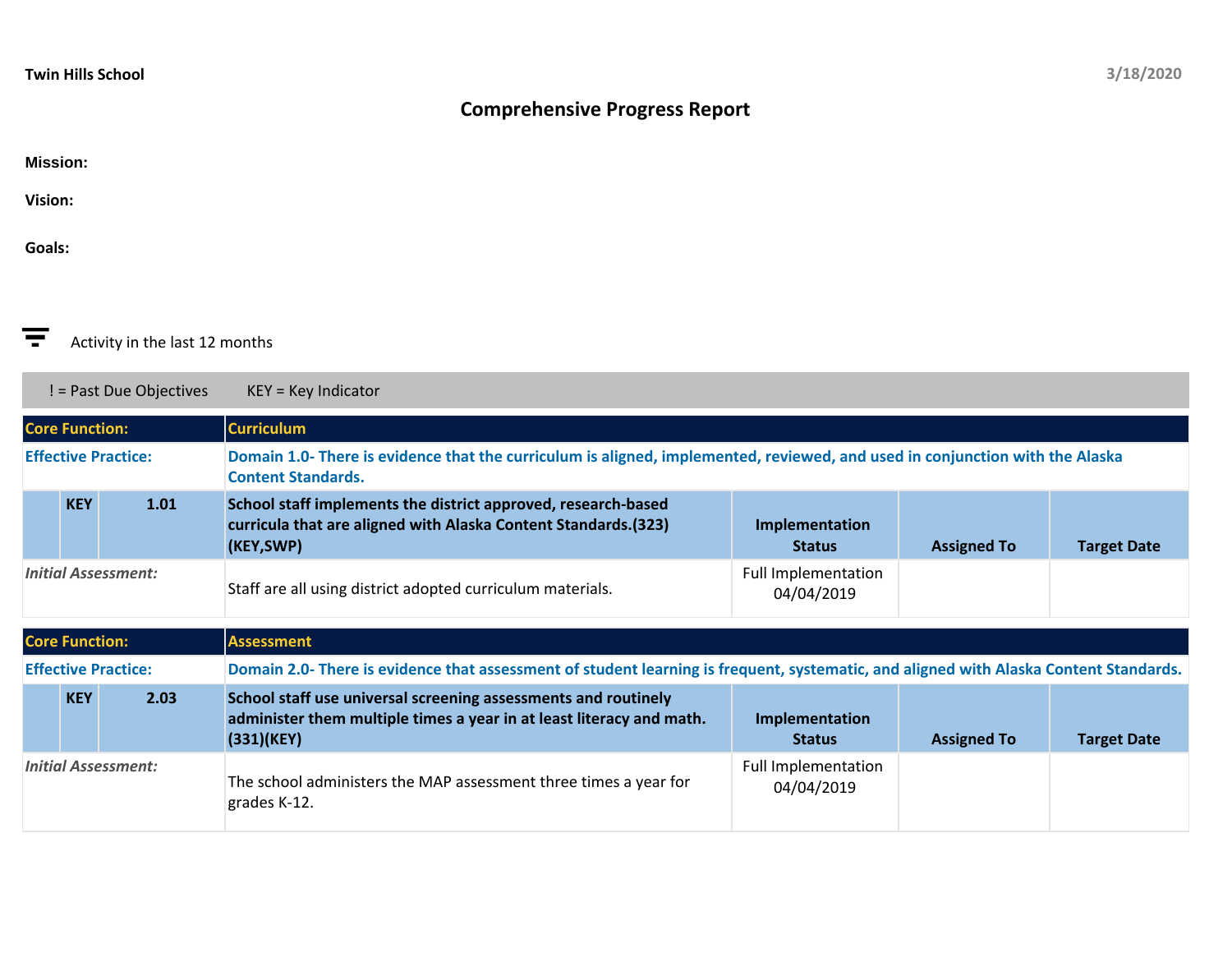| <b>Core Function:</b><br><b>Instruction</b> |            |                            |                                                                                                                                                                                                                                                                                                                                                                   |                                          |                           |                    |  |
|---------------------------------------------|------------|----------------------------|-------------------------------------------------------------------------------------------------------------------------------------------------------------------------------------------------------------------------------------------------------------------------------------------------------------------------------------------------------------------|------------------------------------------|---------------------------|--------------------|--|
|                                             |            | <b>Effective Practice:</b> | Domain 3.0- There is evidence that research based, effective, and varied instructional strategies are used in all classrooms to meet the<br>needs of each student.                                                                                                                                                                                                |                                          |                           |                    |  |
|                                             | <b>KEY</b> | 3.02                       | School staff implement a coherent, documented plan throughout the<br>school to ensure that all students receive core instruction and all low-<br>performing students receive additional support to help them meet or<br>exceed the state content standards.(335)(KEY,SWP)                                                                                         | Implementation<br><b>Status</b>          | <b>Assigned To</b>        | <b>Target Date</b> |  |
| <b>Initial Assessment:</b>                  |            |                            | Supplementing core reading curricula, including materials that students<br>have background knowledge on.<br>Working on pacing with students who rush through.<br>Using intervention materials, including Exact Path, for all students in<br>increments of 30 minutes or less.<br>Continuing with Wolf Club, in which students can get extra help after<br>school. | <b>Limited Development</b><br>03/07/2019 |                           |                    |  |
| <b>How it will look</b><br>when fully met:  |            |                            | All students who need interventions will receive them. Core curriculum<br>will be implemented fully.                                                                                                                                                                                                                                                              |                                          | <b>Naomi Winters</b>      | 12/18/2020         |  |
| <b>Actions</b>                              |            |                            |                                                                                                                                                                                                                                                                                                                                                                   | 0 of 3 $(0%)$                            |                           |                    |  |
|                                             |            |                            | 3/17/20 The SI team will consistently meet to review the SI plan, check for<br>progress of meeting objectives, and make adjustments as needed.                                                                                                                                                                                                                    |                                          | Principal                 | 09/15/2020         |  |
|                                             |            |                            | Notes: The principal will work with the SSOS Coach and Jon Clouse to make<br>this happen.                                                                                                                                                                                                                                                                         |                                          |                           |                    |  |
|                                             |            |                            | 3/17/20 Contract with an external trainer to provide continuous, on-site<br>professional development on the district-adopted ELA curriculum for all<br>grade levels.                                                                                                                                                                                              |                                          | Principal & Jon<br>Clouse | 09/15/2020         |  |
|                                             |            |                            | Notes: The principal will work with SSOS Coach and Jon Clouse to make this<br>happen.                                                                                                                                                                                                                                                                             |                                          |                           |                    |  |
|                                             |            |                            | 3/17/20 Purchase books for secondary students that are on the appropriate<br>reading level for students but highly engaging to supplement the<br>district curriculum.                                                                                                                                                                                             |                                          | Principal                 | 09/30/2020         |  |
|                                             |            |                            | Notes: The principal will work with the SSOS Coach and Jon Clouse to make<br>this happen.                                                                                                                                                                                                                                                                         |                                          |                           |                    |  |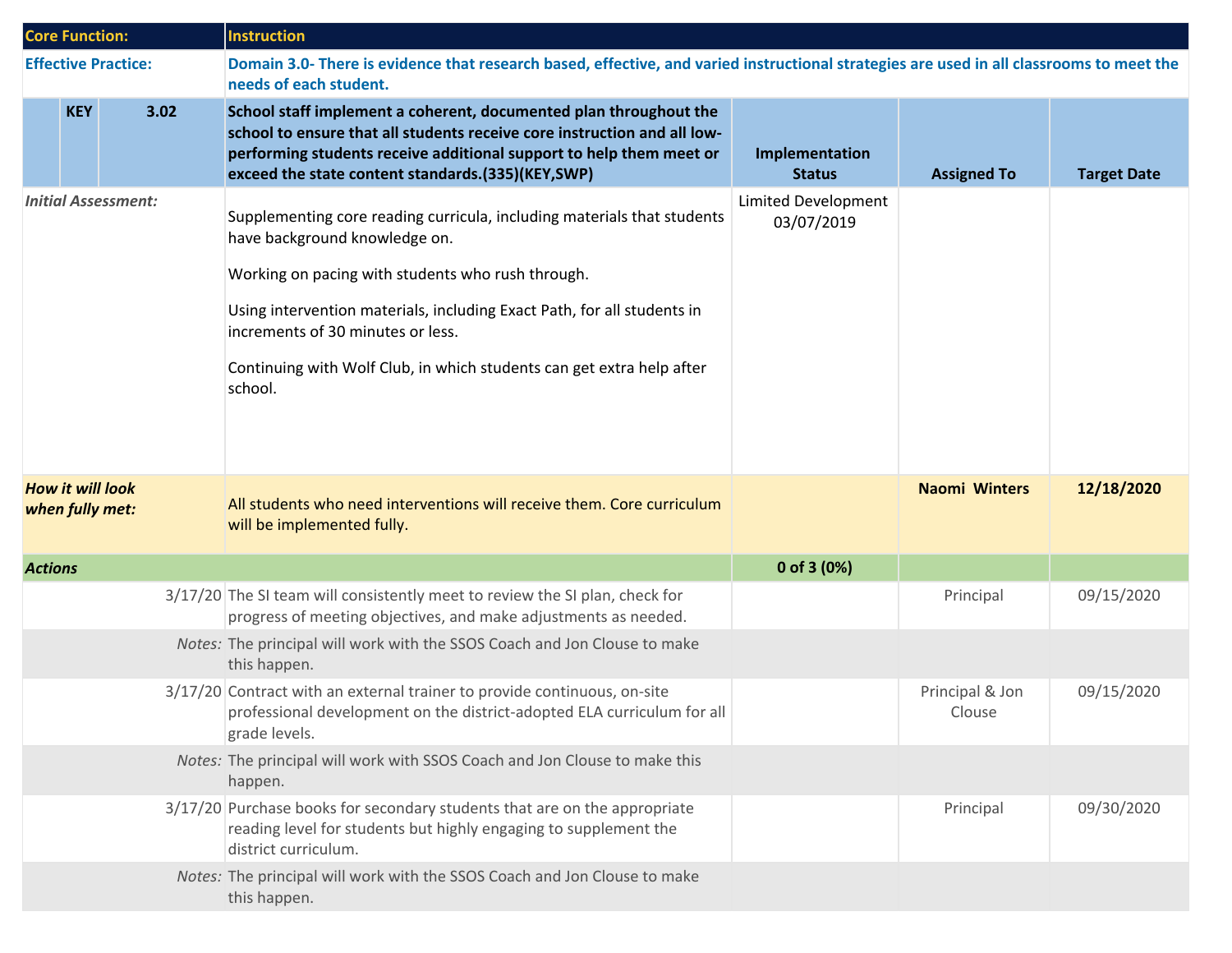|                                            | <b>KEY</b> | 3.03 | School staff use research-based instructional practices, programs and<br>materials.(337)(KEY,SWP)                                                                                                                                                                                                                                             | Implementation<br><b>Status</b>          | <b>Assigned To</b>   | <b>Target Date</b> |
|--------------------------------------------|------------|------|-----------------------------------------------------------------------------------------------------------------------------------------------------------------------------------------------------------------------------------------------------------------------------------------------------------------------------------------------|------------------------------------------|----------------------|--------------------|
| <b>Initial Assessment:</b>                 |            |      | School staff use research-based instructional practices, programs and<br>materials.<br>This has been shown through review of lesson plans/units of study and<br>walkthrough data.                                                                                                                                                             | <b>Full Implementation</b><br>04/04/2019 |                      |                    |
|                                            | <b>KEY</b> | 3.04 | School staff consistently, and regularly measure the effectiveness of<br>instruction using data from a variety of formative assessments.(340)<br>(KEY)                                                                                                                                                                                        | Implementation<br><b>Status</b>          | <b>Assigned To</b>   | <b>Target Date</b> |
| <b>Initial Assessment:</b>                 |            |      | The school is going to implement DIBELS for formative assessments.<br>Teachers use classroom formative assessments.<br>3/10/2020 - The implementation of DIBELS for formative assessments<br>will continue to be a focus of the staff in order determine progress of<br>elementary students that have been identified for additional support. | Limited Development<br>04/04/2019        |                      |                    |
|                                            |            |      | Priority Score: 2<br><b>Opportunity Score: 2</b>                                                                                                                                                                                                                                                                                              | Index Score: 4                           |                      |                    |
| <b>How it will look</b><br>when fully met: |            |      | The school will implement DIBELS as part of the RTI process for<br>formative assessment in Elementary.<br>Classroom teachers in grades 5-12 will continue to monitor progress<br>with classroom data, including data from Exact Path.                                                                                                         | <b>Objective Met</b><br>02/11/20         | <b>Naomi Winters</b> | 12/19/2019         |
| <b>Actions</b>                             |            |      |                                                                                                                                                                                                                                                                                                                                               |                                          |                      |                    |
|                                            |            |      | 4/4/19 Implement DIBELS progress monitoring                                                                                                                                                                                                                                                                                                   | Complete 12/20/2019                      | Naomi Winters        | 12/20/2019         |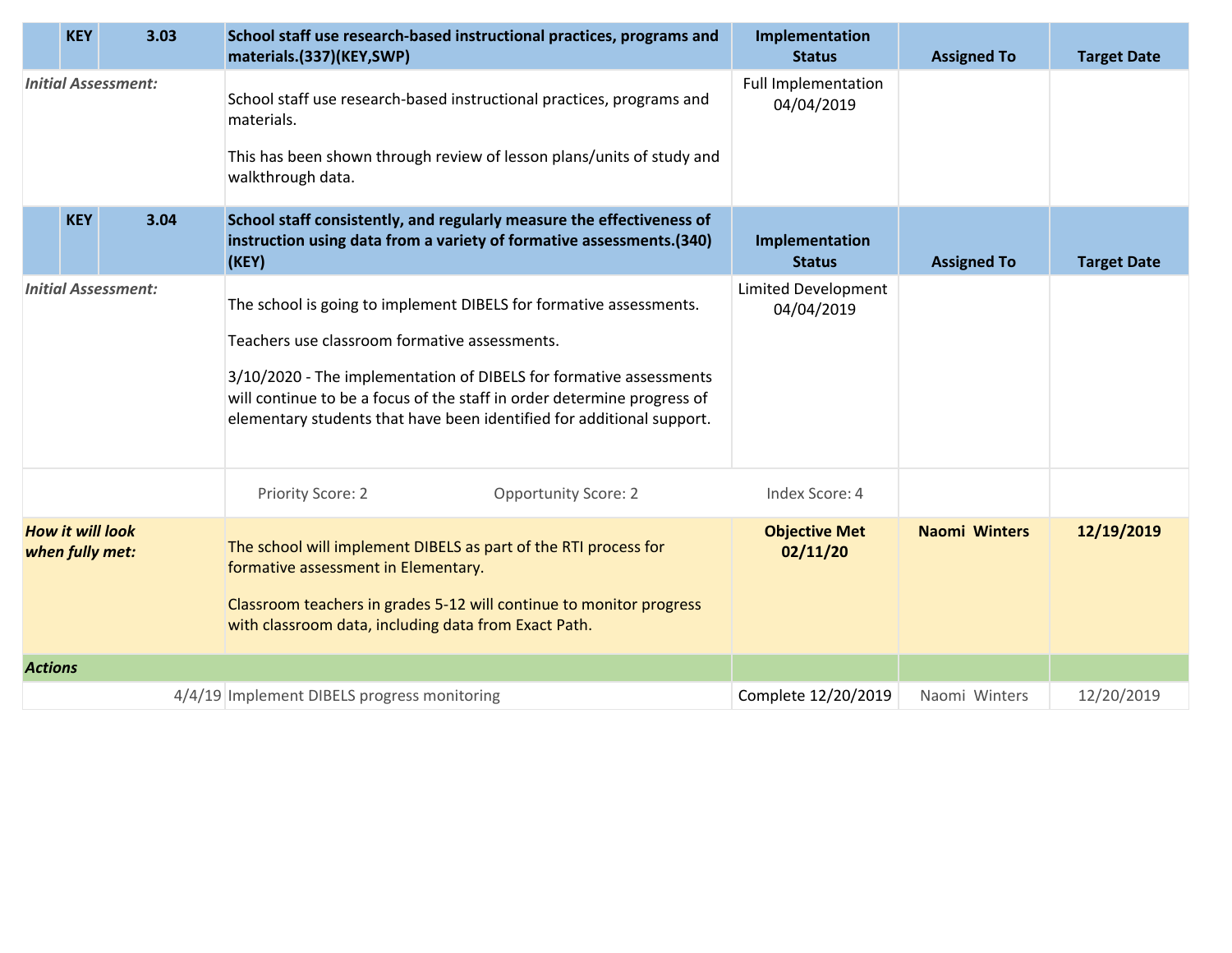| Notes:                |                                                                                       |            |  |
|-----------------------|---------------------------------------------------------------------------------------|------------|--|
| Implementation:       |                                                                                       | 02/11/2020 |  |
| <b>Evidence</b>       | 2/11/2020<br>DIBELS progress monitoring implemented and data collected                |            |  |
| <b>Experience</b>     | 2/11/2020<br>DIBELS progress monitoring implemented                                   |            |  |
| <b>Sustainability</b> | 2/11/2020<br>Continuation of DIBELS progress monitoring or MAP progress<br>monitoring |            |  |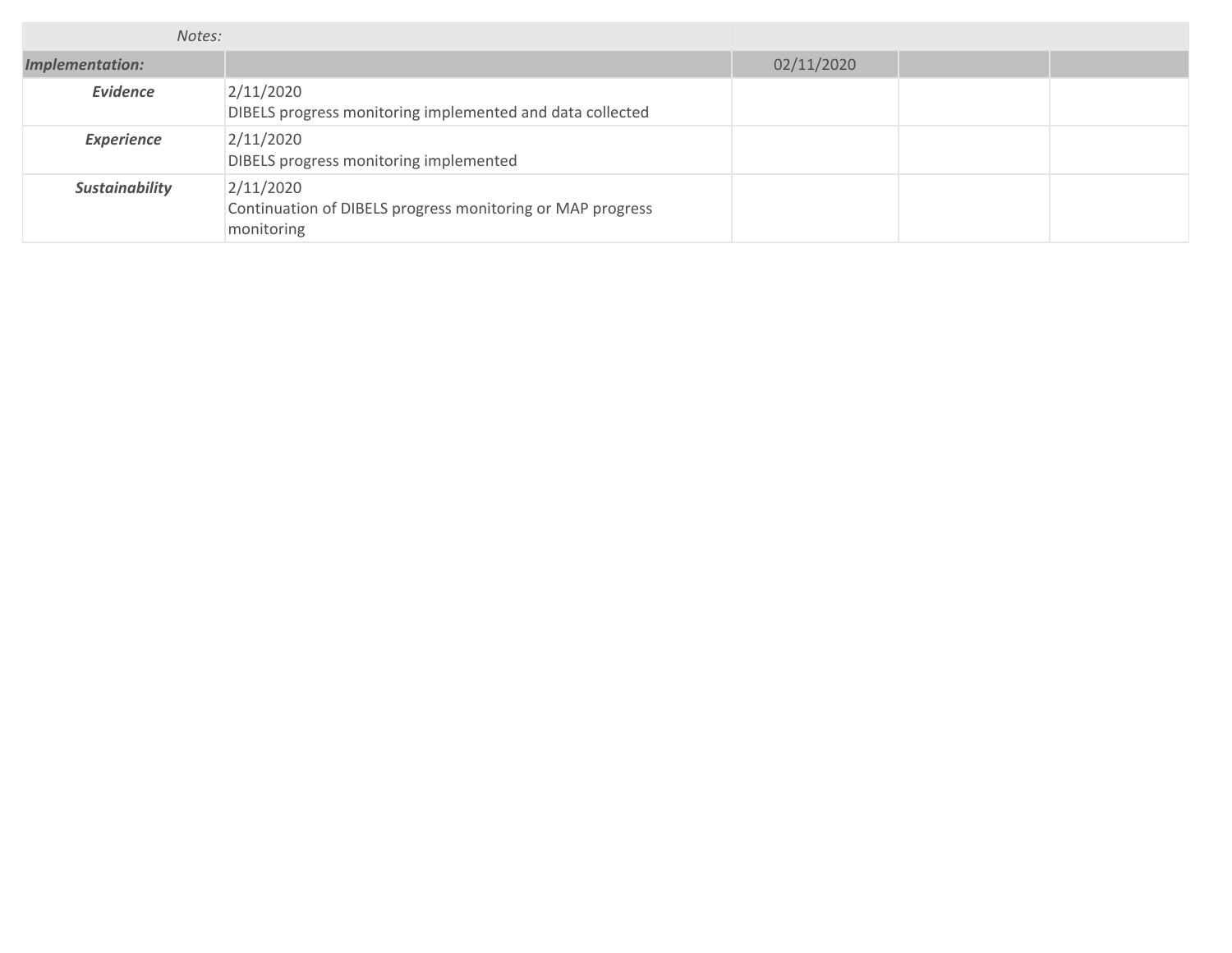| <b>Core Function:</b>                      | <b>Supportive Learning Environment</b>                                                                                                                                                                                                                                                                                                                           |                                          |                      |                    |  |  |
|--------------------------------------------|------------------------------------------------------------------------------------------------------------------------------------------------------------------------------------------------------------------------------------------------------------------------------------------------------------------------------------------------------------------|------------------------------------------|----------------------|--------------------|--|--|
| <b>Effective Practice:</b>                 | Domain 4.0- There is evidence that school culture and climate provide a safe, orderly environment conducive to learning.                                                                                                                                                                                                                                         |                                          |                      |                    |  |  |
| <b>KEY</b><br>4.03                         | School staff communicate school-wide behavior expectations that are<br>understood and achieved by students, and staff provide positive<br>behavioral supports.(344)(KEY,SWP)                                                                                                                                                                                     | Implementation<br><b>Status</b>          | <b>Assigned To</b>   | <b>Target Date</b> |  |  |
| <b>Initial Assessment:</b>                 | Staff has created PBIS expectation matrix and some behavior<br>incentives.<br>3/10/2020 - continue the implementation of PBIS including the review<br>of the expectation matrix, training, and incentives for students<br>exhibiting desired behaviors.                                                                                                          | <b>Limited Development</b><br>04/04/2019 |                      |                    |  |  |
|                                            | Priority Score: 3<br><b>Opportunity Score: 2</b>                                                                                                                                                                                                                                                                                                                 | Index Score: 6                           |                      |                    |  |  |
| <b>How it will look</b><br>when fully met: | Staff will have consistent behavior expectations and provide supports.<br>Staff will receive training in Love and Logic, and Trauma informed<br>practices.<br>Behavioral data will be traced through SWIS to monitor success.<br>(decided SWIS not appropriate for our site due to size)                                                                         |                                          | <b>Naomi Winters</b> | 10/15/2020         |  |  |
| <b>Actions</b>                             |                                                                                                                                                                                                                                                                                                                                                                  | 1 of 2 (50%)                             |                      |                    |  |  |
|                                            | 4/4/19 Love and Logic training                                                                                                                                                                                                                                                                                                                                   | Complete 12/20/2019                      | Naomi Winters        | 12/20/2019         |  |  |
| Notes:                                     |                                                                                                                                                                                                                                                                                                                                                                  |                                          |                      |                    |  |  |
|                                            | 3/17/20 Develop and implement a multi-step, school-wide, student engagement<br>project that involves all students in the school, parents, and community<br>members.                                                                                                                                                                                              |                                          | Principal            | 10/15/2020         |  |  |
|                                            | Notes: The principal will work with the SSOS Coach and Jon Clouse develop a<br>plan for this student engagement project that may incorporate E-weeks<br>that result in a final project for the school. Ideas might include a<br>student designed and constructed upgrade to the playground, a school-<br>wide ceramic art project to be hung in the school, etc. |                                          |                      |                    |  |  |
| <b>Implementation:</b>                     |                                                                                                                                                                                                                                                                                                                                                                  | 02/11/2020                               |                      |                    |  |  |
| <b>Evidence</b>                            | 2/11/2020<br>Love and Logic Training provided monthly                                                                                                                                                                                                                                                                                                            |                                          |                      |                    |  |  |
| <b>Experience</b>                          | 2/11/2020<br>Love and Logic Training provided monthly                                                                                                                                                                                                                                                                                                            |                                          |                      |                    |  |  |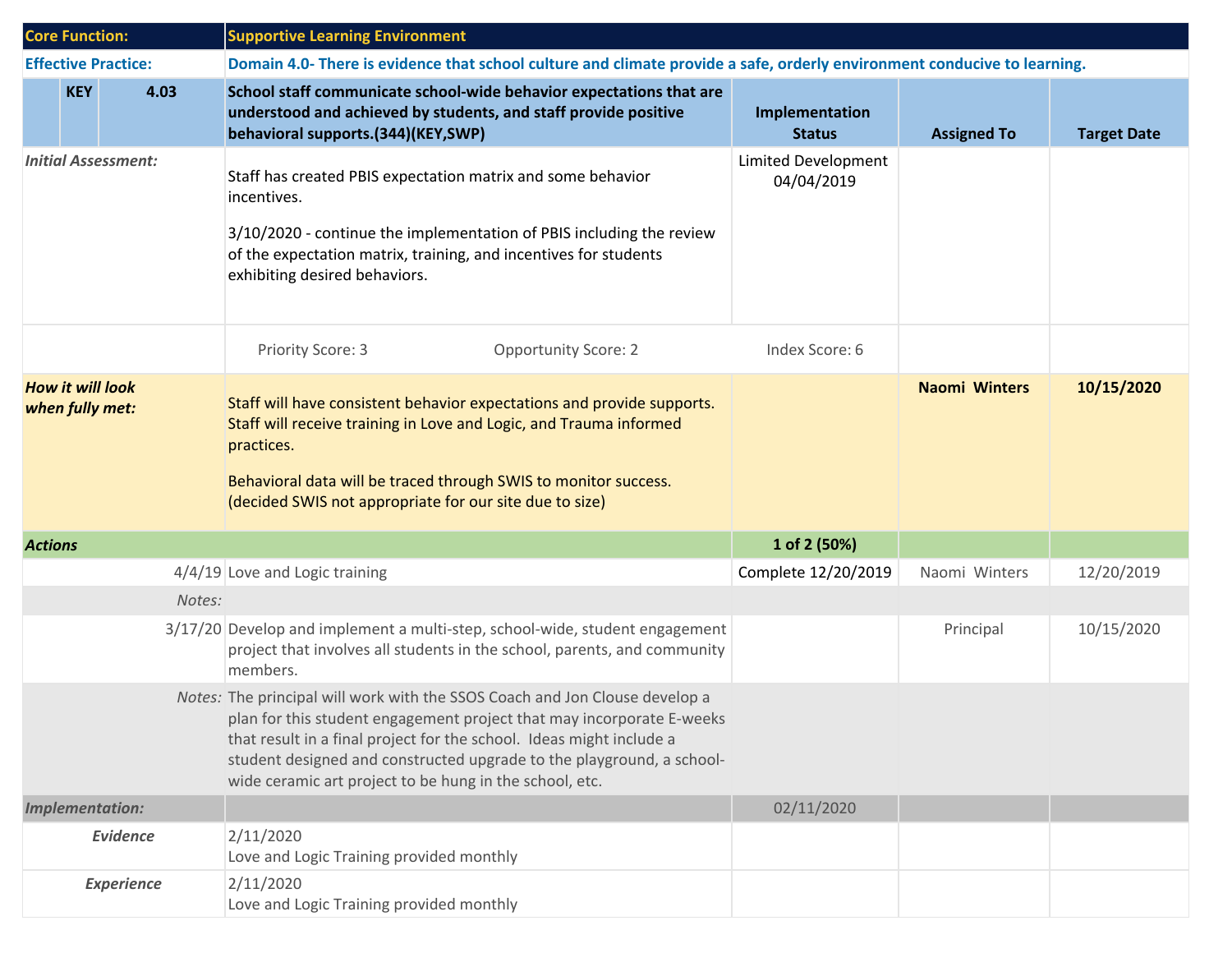|                                            |            | <b>Sustainability</b>      | 2/11/2020<br>encourage staff to use Love and Logic strategies                                                                                                                                                                                                                                             |                                          |                      |                    |
|--------------------------------------------|------------|----------------------------|-----------------------------------------------------------------------------------------------------------------------------------------------------------------------------------------------------------------------------------------------------------------------------------------------------------|------------------------------------------|----------------------|--------------------|
|                                            | <b>KEY</b> | 4.05                       | School staff provide extended learning opportunities, and students in<br>need of additional support regularly participate.(346)(KEY,SWP)                                                                                                                                                                  | Implementation<br><b>Status</b>          | <b>Assigned To</b>   | <b>Target Date</b> |
| <b>Initial Assessment:</b>                 |            |                            | Wolf Club is provided for students as an opportunity for students in<br>need, but students do not regularly participate.<br>Opportunities in the classroom are provided for students to extend<br>learning                                                                                                | <b>Limited Development</b><br>04/04/2019 |                      |                    |
| <b>How it will look</b><br>when fully met: |            |                            | Students in need will participate in Wolf Club after school. The program<br>will be adjusted to make it more appealing to students and incentives<br>for participation will be provided.<br>Students continue to not take advantage of the Wolf Club program. The<br>team will continue to problem solve. |                                          | <b>Naomi Winters</b> | 12/18/2020         |
| <b>Actions</b>                             |            |                            |                                                                                                                                                                                                                                                                                                           | 1 of 2 (50%)                             |                      |                    |
|                                            |            |                            | $4/4/19$ The Wolf Club program will be adjusted to make it more appealing to<br>students and incentives for participation will be provided.                                                                                                                                                               | Complete 12/20/2019                      | Naomi Winters        | 12/20/2019         |
|                                            |            | Notes:                     |                                                                                                                                                                                                                                                                                                           |                                          |                      |                    |
|                                            |            |                            | 2/11/20 problem solve Wolf Club utilization to increase attendance                                                                                                                                                                                                                                        |                                          | next administrator   | 12/18/2020         |
|                                            |            | Notes:                     |                                                                                                                                                                                                                                                                                                           |                                          |                      |                    |
|                                            | <b>KEY</b> | 4.06                       | School and classroom environments reflect respect for all students<br>and cultures, and they reflect an understanding of the cultural values<br>of the students and community.(347)(KEY,SWP)                                                                                                              | Implementation<br><b>Status</b>          | <b>Assigned To</b>   | <b>Target Date</b> |
|                                            |            | <b>Initial Assessment:</b> | Review of walkthrough data shows school and classroom environments<br>reflect respect for all students and cultures, and they reflect an<br>understanding of the cultural values of the students and community.                                                                                           | <b>Full Implementation</b><br>04/04/2019 |                      |                    |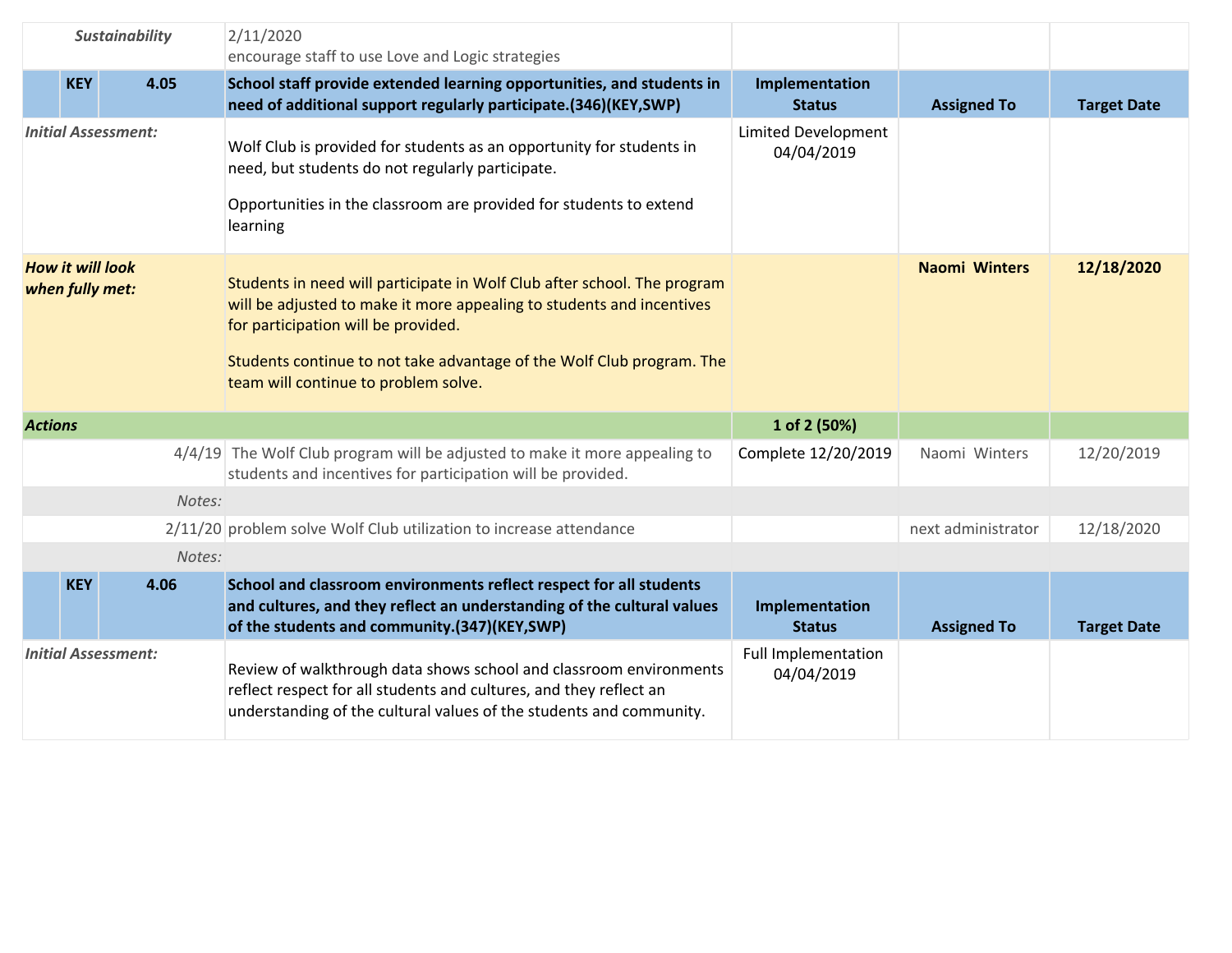|                                            | <b>KEY</b> | 4.07                       | School staff communicate effectively with parents about learning<br>expectations, student progress, and reinforcing learning at home;<br>staff implement effective strategies to increase parent engagement.<br>(348)(KEY)                | Implementation<br><b>Status</b>   | <b>Assigned To</b>   | <b>Target Date</b> |
|--------------------------------------------|------------|----------------------------|-------------------------------------------------------------------------------------------------------------------------------------------------------------------------------------------------------------------------------------------|-----------------------------------|----------------------|--------------------|
|                                            |            | <b>Initial Assessment:</b> | Parents are informed about student progress.<br>We need to improve student attendance.                                                                                                                                                    | Limited Development<br>04/04/2019 |                      |                    |
| <b>How it will look</b><br>when fully met: |            |                            | Student attendance will improve to 75% or more students with and<br>attendance rate of 90% or greater                                                                                                                                     |                                   | <b>Naomi Winters</b> | 03/20/2020         |
| <b>Actions</b>                             |            |                            |                                                                                                                                                                                                                                           | 2 of 3 (67%)                      |                      |                    |
|                                            |            |                            | 4/4/19 Provide incentives for attendance                                                                                                                                                                                                  | Complete 12/20/2019               | Naomi Winters        | 12/20/2019         |
|                                            |            | Notes:                     |                                                                                                                                                                                                                                           |                                   |                      |                    |
|                                            |            |                            | 2/11/20 problem solve solutions for chronic absenteeism                                                                                                                                                                                   |                                   | next administrator   | 12/18/2020         |
|                                            |            |                            | Notes: Troopers were not involved in absenteeism yet. Incentives have helped<br>some.<br>The school has provided information to parents regarding absenteeism<br>and the effect on learning.                                              |                                   |                      |                    |
|                                            |            |                            | 4/4/19 Involving CSC and troopers with chronic absenteeism                                                                                                                                                                                | Complete 12/20/2019               | Naomi Winters        | 12/20/2020         |
|                                            |            |                            | Notes: Student attendance will improve to 75% or more students with and<br>attendance rate of 90% or greater                                                                                                                              |                                   |                      |                    |
|                                            | <b>KEY</b> | 4.08                       | School priorities, goals, plans, and events are collaboratively<br>developed by school staff members, parents, students, and<br>community members, and these plans are communicated to all<br>stakeholders by school staff.(349)(KEY,SWP) | Implementation<br><b>Status</b>   | <b>Assigned To</b>   | <b>Target Date</b> |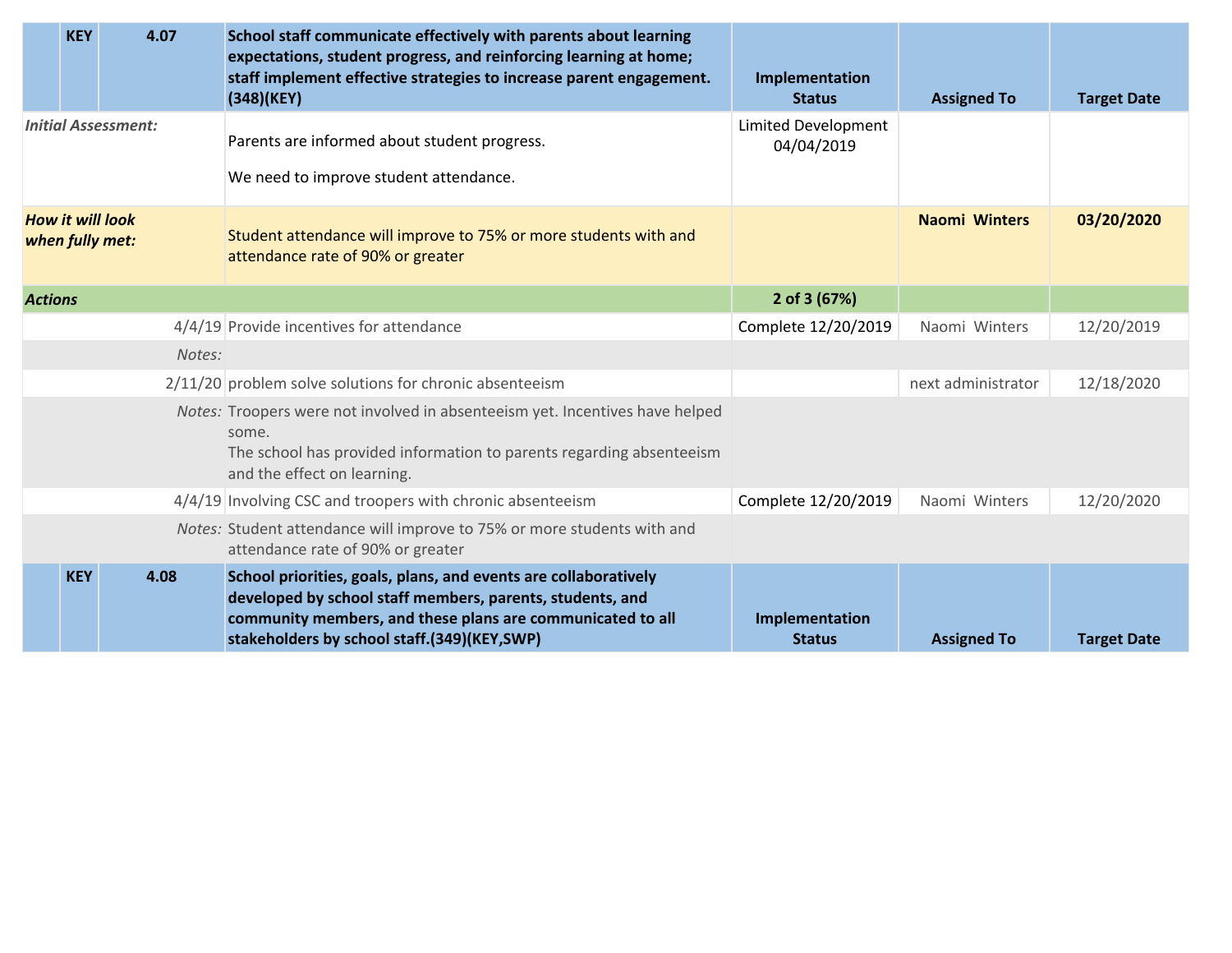| <b>Initial Assessment:</b><br>3/17/20 The school continues to meet monthly with the CSC and staff<br>to determine the needs of the school. The school also surveys students,<br>staff and parents to get input on the needs of the community.<br>5/11/18 Every school year, we begin with a back to school event, during<br>which the lead teacher leads an activity to help gauge the needs and<br>desires of the community for the school. This year, each person in<br>attendance at the open house was asked to write down the three most<br>important things for the school to address in the year. From that, the<br>school staff met and created a list of the community desires and used<br>them to make plans for the school year.<br>The middle school students play a big role in organizing activities,<br>especially activities that involve fundraising or activities in which they<br>will be traveling.<br>We also talk monthly during CSC meetings about community wants and<br>needs. | <b>Full Implementation</b><br>05/10/2018 |  |
|---------------------------------------------------------------------------------------------------------------------------------------------------------------------------------------------------------------------------------------------------------------------------------------------------------------------------------------------------------------------------------------------------------------------------------------------------------------------------------------------------------------------------------------------------------------------------------------------------------------------------------------------------------------------------------------------------------------------------------------------------------------------------------------------------------------------------------------------------------------------------------------------------------------------------------------------------------------------------------------------------------|------------------------------------------|--|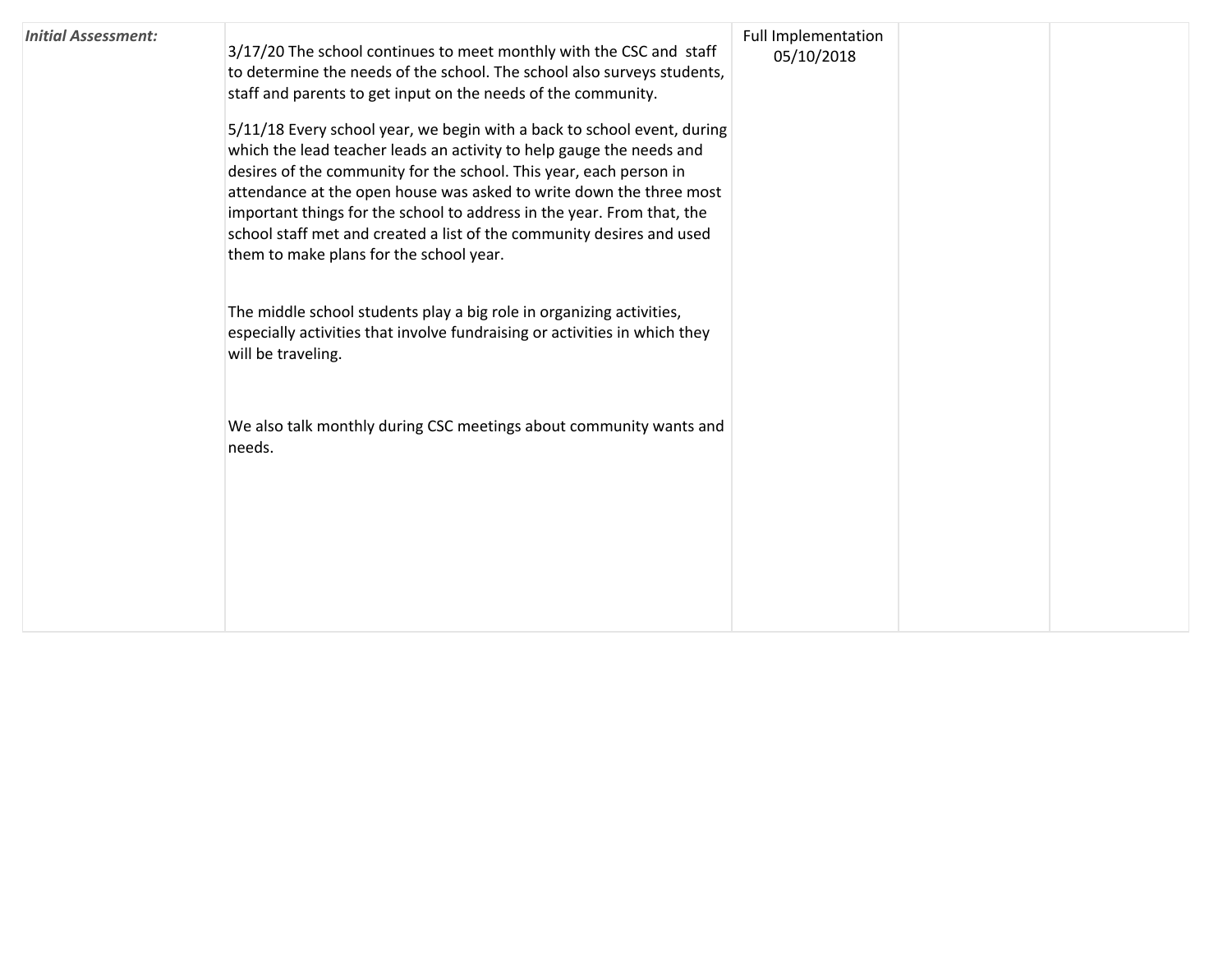| <b>Core Function:</b><br><b>Professional Development</b> |  |        |                                                                                                                                                                                                                                                                                                              |                                          |                     |                    |
|----------------------------------------------------------|--|--------|--------------------------------------------------------------------------------------------------------------------------------------------------------------------------------------------------------------------------------------------------------------------------------------------------------------|------------------------------------------|---------------------|--------------------|
| <b>Effective Practice:</b>                               |  |        | Domain 5.0- There is evidence that professional development is based on data and reflects the needs of students, schools, and the<br>district.                                                                                                                                                               |                                          |                     |                    |
| <b>KEY</b>                                               |  | 5.01   | School staff use multiple sources of student assessment data as a<br>primary factor in determining professional development priorities.<br>(350)(KEY, SWP)                                                                                                                                                   | Implementation<br><b>Status</b>          | <b>Assigned To</b>  | <b>Target Date</b> |
| <b>Initial Assessment:</b>                               |  |        | Staff members use student performance data to inform the instruction<br>in the classroom. As a staff, we need to spend more time analyzing<br>school-wide data and using it to inform our site-based professional<br>development priorities.                                                                 | <b>Limited Development</b><br>11/04/2014 |                     |                    |
| <b>How it will look</b><br>when fully met:               |  |        | Staff will meet to review winter MAP and classroom data to determine<br>effectiveness of professional development in reading from the outside<br>trainer, then plan next steps with new administrator.<br>All staff members will participate in data discussions and plan<br>professional development needs. |                                          | <b>Jessica Mark</b> | 01/31/2021         |
| <b>Actions</b>                                           |  |        |                                                                                                                                                                                                                                                                                                              | 1 of 2 (50%)                             |                     |                    |
|                                                          |  |        | 5/13/15 On the agenda of each staff meeting that will be focused on data, (the<br>meetings set in objective 3.04), include a time to establish a staff<br>development goal for the year (at the first meeting) and then evaluate<br>whether the staff development is being effective.                        | Complete 11/10/2016                      | Meghan Redmond      | 09/14/2016         |
|                                                          |  |        | Notes: Staff will continue to focus on data. Staff developmental goal is to<br>become educated on local culture and use that knowledge in the<br>classroom.                                                                                                                                                  |                                          |                     |                    |
|                                                          |  |        | 3/17/20 Staff will meet to review winter MAP and classroom data to determine<br>effectiveness of professional development in reading from the outside<br>trainer, then plan next steps with new administrator                                                                                                |                                          | New administrator   | 01/31/2021         |
|                                                          |  | Notes: |                                                                                                                                                                                                                                                                                                              |                                          |                     |                    |
| <b>KEY</b>                                               |  | 5.03   | School staff embed professional development into daily routines and<br>practices.(353)(KEY)                                                                                                                                                                                                                  | Implementation<br><b>Status</b>          | <b>Assigned To</b>  | <b>Target Date</b> |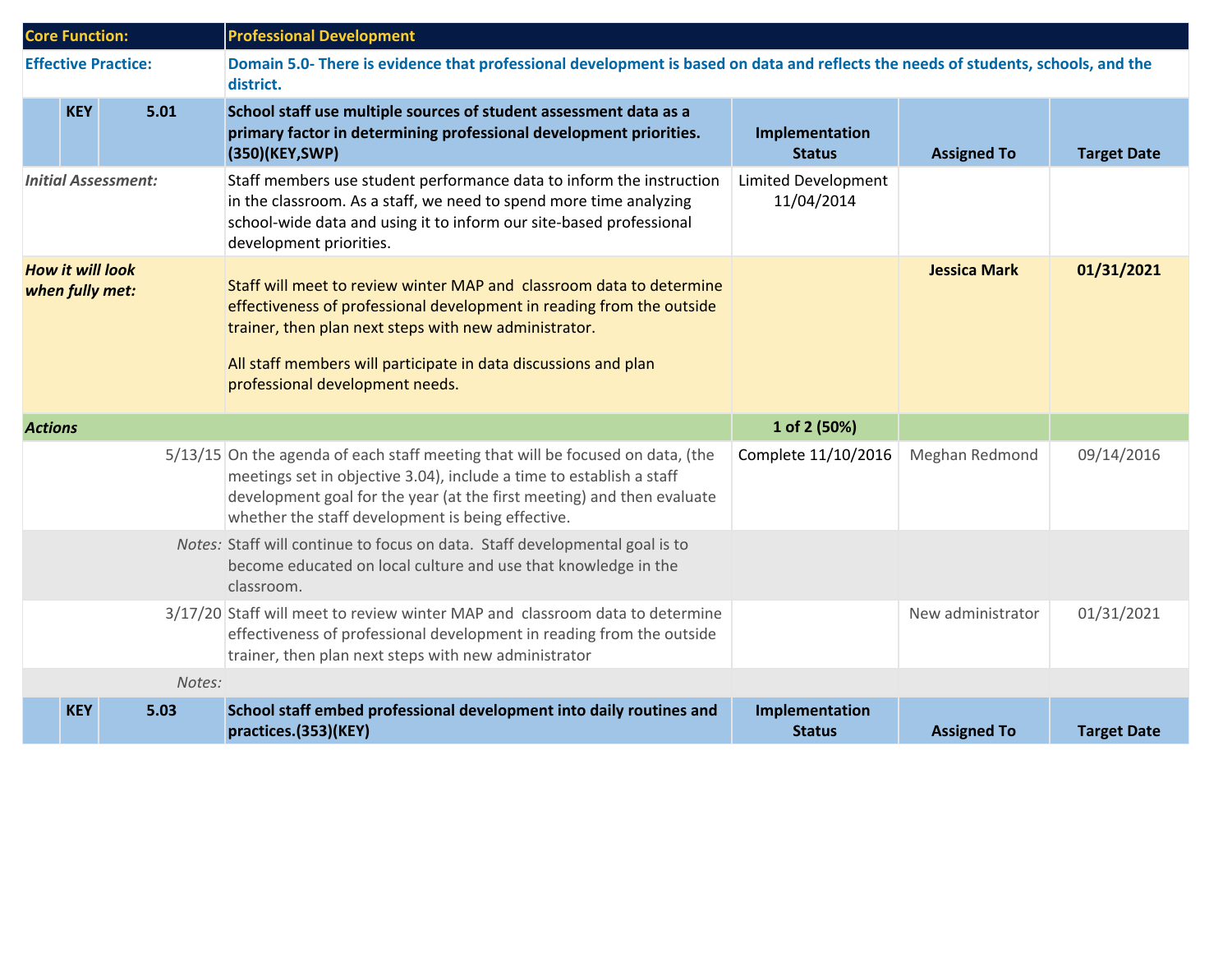|                            | <b>Initial Assessment:</b> | 5/10/18 Teachers used the MAP assessment training to go over student<br>data and work with the students using the learning continuum to drive<br>teaching. In addition teachers have been using exact path to match<br>students needs with test performances.<br>3/10/2020 - Contract with an external trainer to provide continuous,<br>on-site professional development on the district-adopted ELA<br>curriculum for all grade levels. The principal will work with the SSOS<br>Coach and Jon Clouse, Federal Programs Director to make this happen.                                                                                                                                                                                                                                                                                                                             | <b>Full Implementation</b><br>05/10/2018 |                    |                    |
|----------------------------|----------------------------|-------------------------------------------------------------------------------------------------------------------------------------------------------------------------------------------------------------------------------------------------------------------------------------------------------------------------------------------------------------------------------------------------------------------------------------------------------------------------------------------------------------------------------------------------------------------------------------------------------------------------------------------------------------------------------------------------------------------------------------------------------------------------------------------------------------------------------------------------------------------------------------|------------------------------------------|--------------------|--------------------|
|                            | <b>Core Function:</b>      | <b>Title Programs</b>                                                                                                                                                                                                                                                                                                                                                                                                                                                                                                                                                                                                                                                                                                                                                                                                                                                               |                                          |                    |                    |
|                            | <b>Effective Practice:</b> | Domain 8.0                                                                                                                                                                                                                                                                                                                                                                                                                                                                                                                                                                                                                                                                                                                                                                                                                                                                          |                                          |                    |                    |
|                            | 8.04                       | This school assists preschool children in the transition from early<br>childhood programs, such as Head Start, Even Start or any other<br>preschool program, to local elementary school programs.(2117)                                                                                                                                                                                                                                                                                                                                                                                                                                                                                                                                                                                                                                                                             | Implementation<br><b>Status</b>          | <b>Assigned To</b> | <b>Target Date</b> |
| <b>Initial Assessment:</b> |                            | 3/17/20 - Through an DEED early learning grant, an minimal early<br>learning process/program was established for pre-K students in Twin<br>Hills. This is the first pre-K process ever in Twin Hills. This plan has the<br>pre-K students participate in the Kindergarten class for part of their<br>day, are included in school lunch, and are naturally integrated into the<br>school processes.<br>5/9/18 - Currently, there are no early learning programs within the<br>school or community of Twin Hills.<br>This indicator does not apply because there are no early childhood<br>programs within the community. 2014-2015 8/7/14 - There are still no<br>early childhood programs within the community. 5/3/16 - there<br>continues to be no early childhood programs in the community.<br>4/12/17 - there continues to be no early childhood programs in the<br>community. | <b>Full Implementation</b><br>05/07/2012 |                    |                    |
|                            | 8.05                       | Federal, State, and local service programs are integrated and<br>coordinated.(2118)                                                                                                                                                                                                                                                                                                                                                                                                                                                                                                                                                                                                                                                                                                                                                                                                 | Implementation<br><b>Status</b>          | <b>Assigned To</b> | <b>Target Date</b> |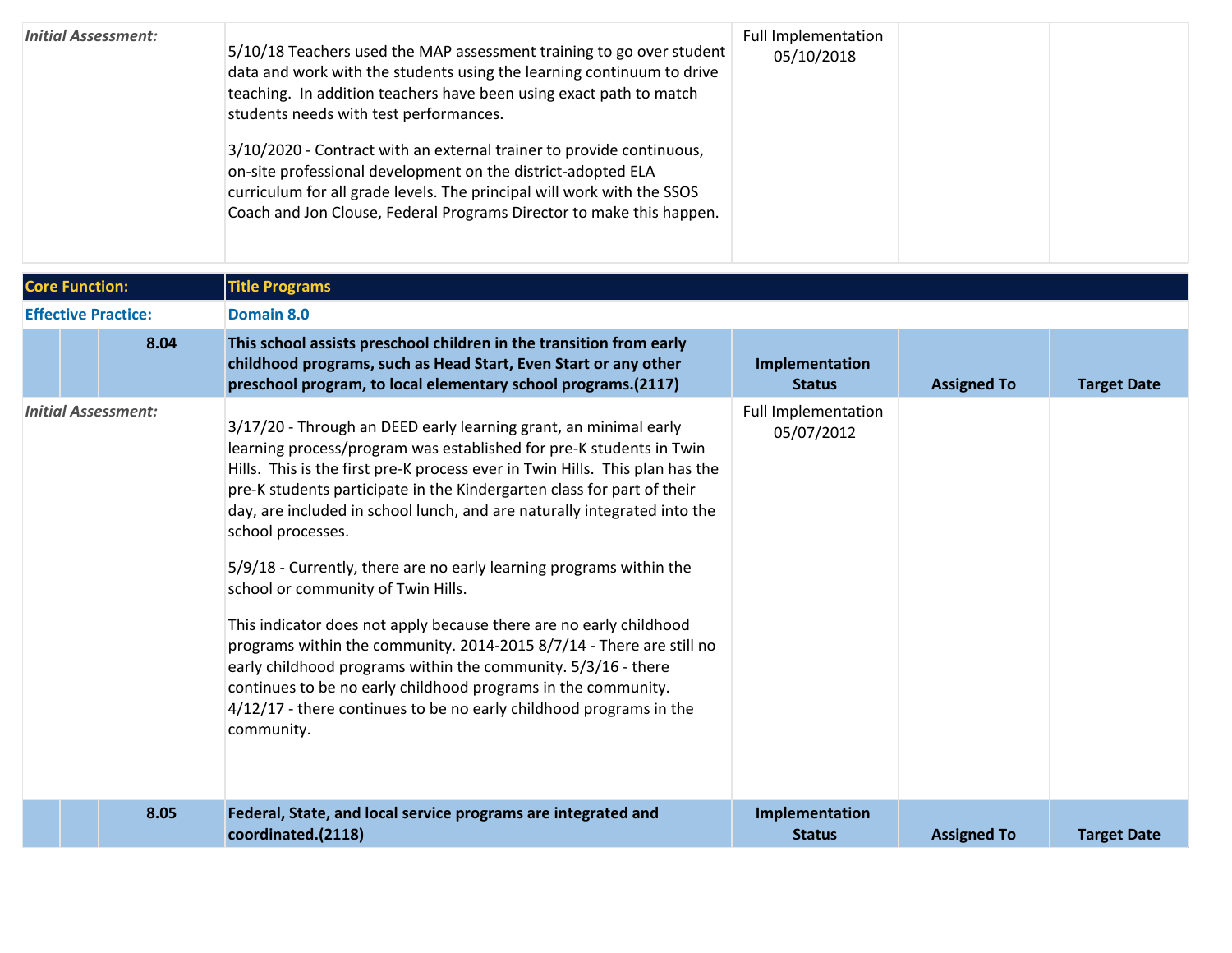|                            | 8.06 | All instructional paraprofessionals will meet minimum qualifications.<br>(2119)                                                                                                                                                                                                                                                                                                                                                                                                                                                                                                                                                                                                                                                                                                                                                                                                                                                                                                                                                                                                                                                                                                                                                                                                                                                                                                                                                                                                                                                                                                                                                                                                                                                                                                                                                                                                                                                                                                                                                                                     | Implementation<br><b>Status</b> | <b>Assigned To</b> | <b>Target Date</b> |
|----------------------------|------|---------------------------------------------------------------------------------------------------------------------------------------------------------------------------------------------------------------------------------------------------------------------------------------------------------------------------------------------------------------------------------------------------------------------------------------------------------------------------------------------------------------------------------------------------------------------------------------------------------------------------------------------------------------------------------------------------------------------------------------------------------------------------------------------------------------------------------------------------------------------------------------------------------------------------------------------------------------------------------------------------------------------------------------------------------------------------------------------------------------------------------------------------------------------------------------------------------------------------------------------------------------------------------------------------------------------------------------------------------------------------------------------------------------------------------------------------------------------------------------------------------------------------------------------------------------------------------------------------------------------------------------------------------------------------------------------------------------------------------------------------------------------------------------------------------------------------------------------------------------------------------------------------------------------------------------------------------------------------------------------------------------------------------------------------------------------|---------------------------------|--------------------|--------------------|
|                            |      | 3/17/2020 - The district office assists each school with the coordination<br>of title grants including SI grants, Indian Ed, Title IA and others to build<br>the strongest possible schoolwide plan. Twin Hills has partnerships<br>established with the local Tribal Organizations to support school<br>activities and student engagement.<br>5/9/18 - Other programs that are coordinated to support student<br>learning include Indian Education (Yup'ik Studies) and Impact Aid.<br>The district office assists in coordinating and integrating the various<br>Federal and State services and programs. Partnerships between the<br>school district and Head Start (child find) have been established to<br>provide support for students with learning difficulties/disabilities and to<br>provide transitional activities. The Title I-A basic and set-aside programs<br>are used in conjunction with Title I-C (migrant education) program, Title<br>III (Language Acquisition) program, and School Improvement program<br>to provide high quality education to all students at the school, provide<br>support for teachers to become highly qualified, and provide high<br>quality professional development for staff. 2014-2015 8/7/14 - The<br>district office and school leadership work closely on the integration of<br>federal and state programs that enhance school programs, student<br>learning, and teacher effectiveness. The school works with local and<br>regional organizations to coordinate services for students. 5/2/16 - Twin<br>Hills school works with the district to coordinate funds including Title IA<br>and Migrant Ed. The school works collaboratively with local<br>organizations to provide instructional trips for students including AFN<br>and Close Up. 4/12/17 - The school and district work together to<br>integrate the various programs to the students including Title IA funds<br>for after school tutoring and parent involvement, and migrant funding<br>for migrant family nights and other migrant services. | 05/07/2012                      |                    |                    |
| <b>Initial Assessment:</b> |      |                                                                                                                                                                                                                                                                                                                                                                                                                                                                                                                                                                                                                                                                                                                                                                                                                                                                                                                                                                                                                                                                                                                                                                                                                                                                                                                                                                                                                                                                                                                                                                                                                                                                                                                                                                                                                                                                                                                                                                                                                                                                     | <b>Full Implementation</b>      |                    |                    |